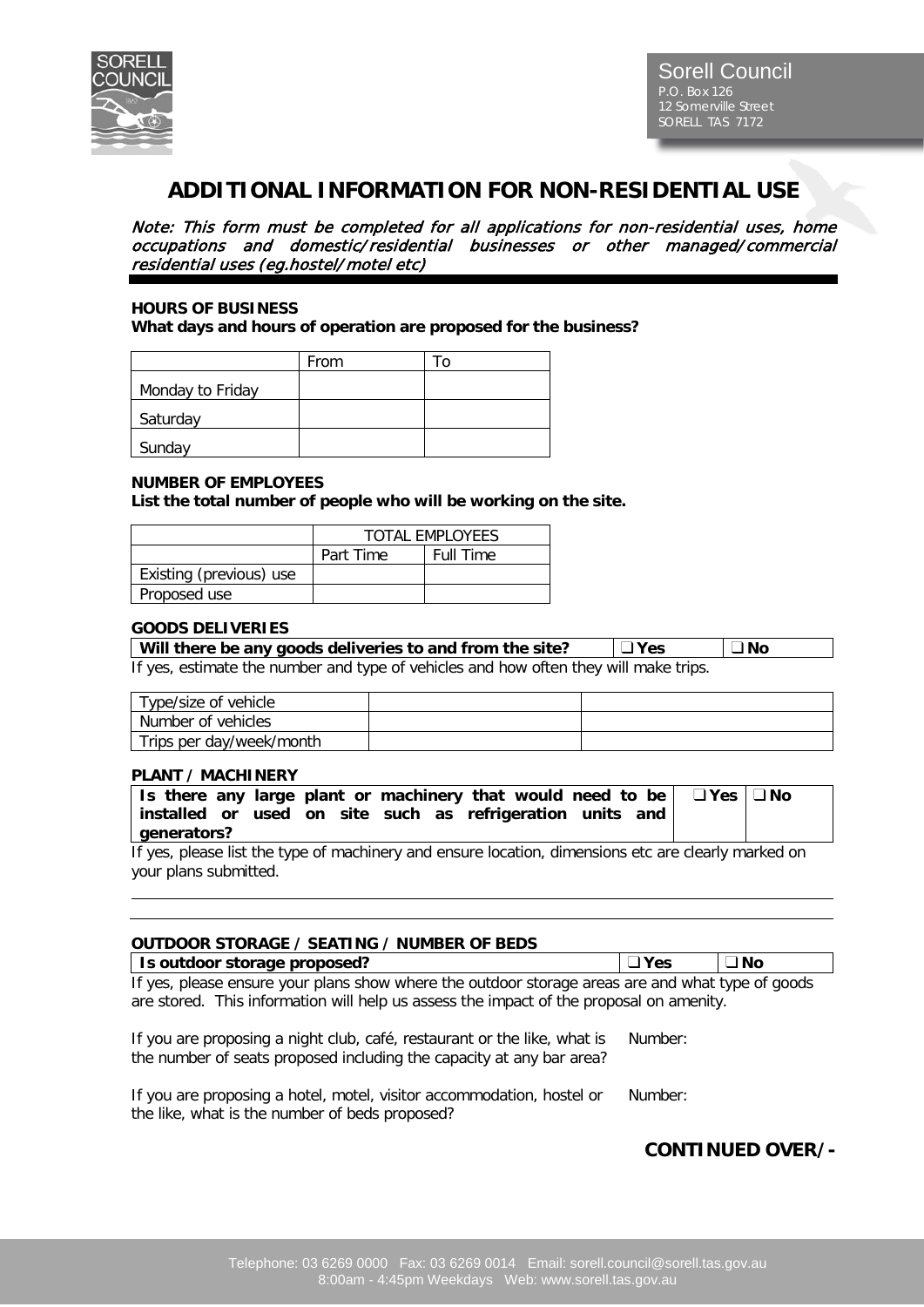## **CAR PARKING**

|                                   | <b>TOTAL</b> |
|-----------------------------------|--------------|
| Number currently provided on-site |              |
| Number <b>proposed</b> on-site    |              |

## **SITE CONTAMINATION**

Have any potentially contaminating uses been undertaken on the site? If yes, please tick box (s) shown below)

| Y<br>Aς |
|---------|
| חוח     |

#### **POTENTIALLY CONTAMINATING ACTIVITIES**

| $\Box$ Agricultural fertilizer     | Galvanisers                      | <b>Pest Controllers</b>             |
|------------------------------------|----------------------------------|-------------------------------------|
| manufacture                        |                                  |                                     |
| $\Box$ Asbestos Production &       | $\Box$ Gas works                 | Petroleum & petrochemical<br>$\Box$ |
| manufacture                        |                                  | industries                          |
| $\Box$ Battery manufacture &       | $\Box$ Gun, pistol & rifle clubs | Pharmaceutical manufacture          |
| recycling                          |                                  | & formulation                       |
| $\Box$ Chemical manufacture &      | $\Box$ Hazardous waste landfills | $\Box$ Printers                     |
| formation                          |                                  |                                     |
| $\Box$ Commercial waste storage or | $\Box$ Industrial cleaners       | □ Railway yards                     |
| treatment                          |                                  |                                     |
| $\Box$ Defence establishments &    | $\Box$ Lime burners              | $\Box$ Sanitary landfill sites      |
| training areas                     |                                  |                                     |
| $\Box$ Drum reconditioning wastes  | Metal founders                   | Scrap yards                         |
| $\Box$ Dry cleaning establishments | $\Box$ Metal sprayers            | Service stations                    |
| $\Box$ Electroplating              | $\Box$ Metal treatments and      | $\Box$ Smelting & refining          |
|                                    | picklers                         |                                     |
| $\Box$ Explosives production &     | $\Box$ Mining and extractive     | Sheep dips<br>$\Box$                |
| storage                            | industries                       |                                     |
| $\Box$ Fuel depots & storage areas | $\Box$ Paint manufacture &       | Tannery or fellmongery<br>.or<br>ΙI |
|                                    | formulation                      | hide curing works                   |
|                                    |                                  | Wood<br>treatment<br>and            |
|                                    |                                  | preservation sites                  |

| In relation to this application, I have read the Certificate of Title and<br>Declaration:<br>$\bullet$<br>Schedule of Easements for the land and I am satisfied that this<br>application is not prevented by any restrictions, easements or<br>covenants. I also give my permission to Council's representatives to<br>enter the property to assess this application.<br>• I authorize the provision of a copy of any documents relating to this<br>application to any person for the purposes of assessment or public<br>consultation. I agree to arrange for the permission of the copyright<br>owner of any part of this application to be obtained.<br>• I declare that, in accordance with Section 52(1) of the Land Use<br>Planning and Approvals Act 1993, that I have notified the owner of<br>the intention to make this application. Where in the case that<br>Section 52(1B) of the Act applies, the required consent is attached. |  |
|-----------------------------------------------------------------------------------------------------------------------------------------------------------------------------------------------------------------------------------------------------------------------------------------------------------------------------------------------------------------------------------------------------------------------------------------------------------------------------------------------------------------------------------------------------------------------------------------------------------------------------------------------------------------------------------------------------------------------------------------------------------------------------------------------------------------------------------------------------------------------------------------------------------------------------------------------|--|

| Signature: | Applicant's   I declare that the information in this application is true and correct. |
|------------|---------------------------------------------------------------------------------------|
|            |                                                                                       |

#### **PLEASE ALSO COMPLETE THE ATTACHED ENVIRONMENTAL EFFECTS REPORT FORM ANSWER WHERE APPROPRIATE /……**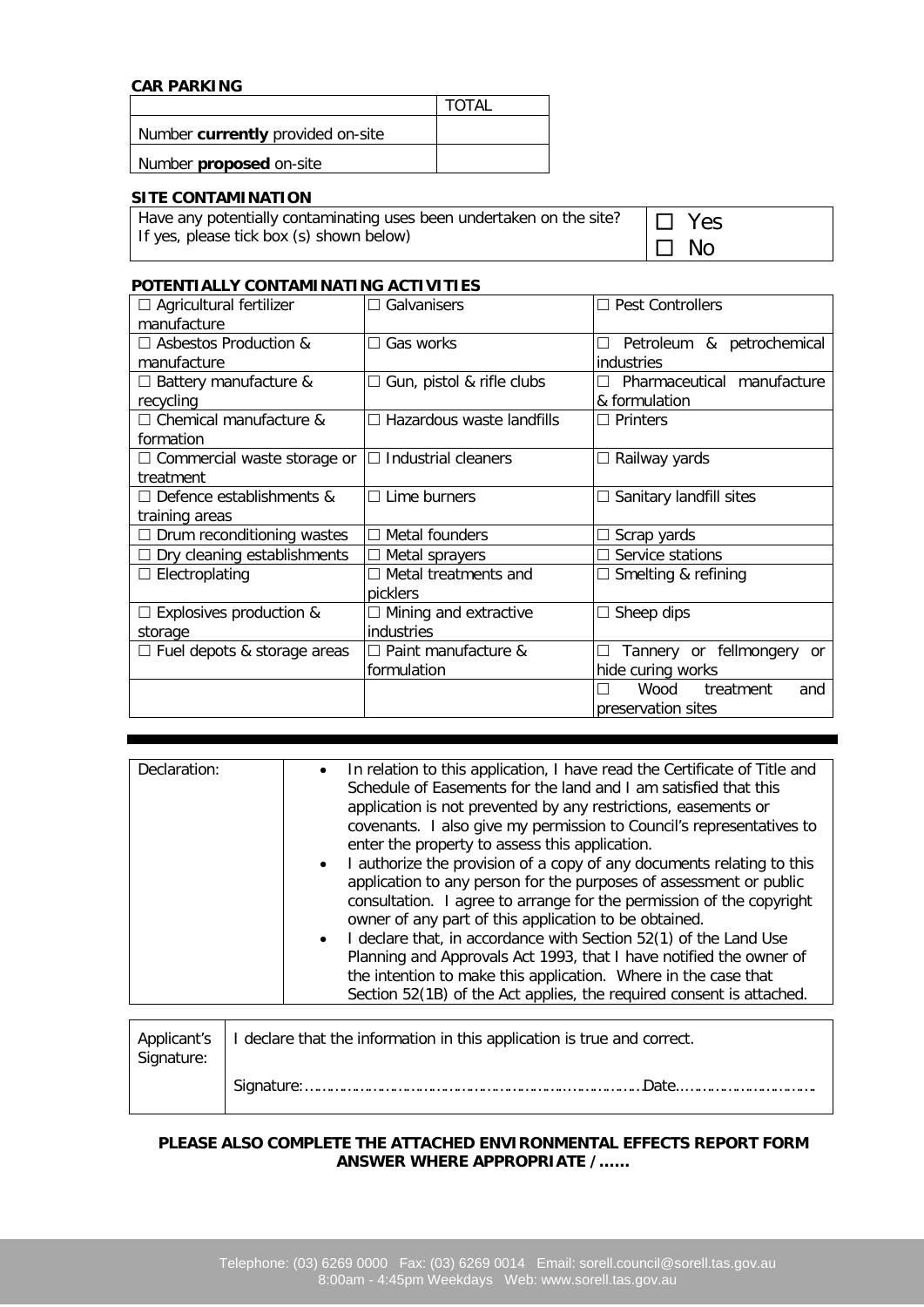# ENVIRONMENTAL EFFECTS REPORT – PRO-FORMA Department of Environment and Land Management

This form is designed to provide the Planning Authority with information about the potential environmental effects of the proposed development/use/activity, so that an environmental assessment and subsequent decision about the permit application can be made. This form should be completed where an activity may cause environmental harm (including environmental nuisance).

Environmental harm (including environmental nuisance) includes adverse effects upon people, property and ecological systems. This is discussed in more detail in section 3 and 5 of the *Environmental Management and Pollution Control Act 1994*.

If you have any queries about the level or type of information required to complete this form, please contact the Planning Officer and/or Environmental Health Officer for assistance.

# **PLEASE NOTE THAT FAILURE TO PROVIDE ALL THE DETAILS REQUESTED ON THIS FORM MAY RESULT IN DELAYS IN THE PROCESSING OF YOUR APPLICATION.**

If there is insufficient space on the form to provide the information requested, please attach an additional sheet of paper with the information required.

In many cases, completion of this form is likely to supply most of the information that will be required by a Planning Authority to make a decision regarding a permit application. However, in some cases (for example for an activity which has the potential to cause significant environmental harm), the Planning Authority may require information additional to this completed form if necessary (S.54 of the Land Use Planning and Approvals Act 1993). You will be advised if more information is required once this completed form has been reviewed.

Details of proposed mine and quarry developments should be provided on the Environmental Impact Information - Mining form which is available from Division of Mines, Tasmania Development and Resources (Hobart, Launceston and Burnie). There is no need to complete both an Environmental Impact Mining Form, and this Environmental Effects Report Form.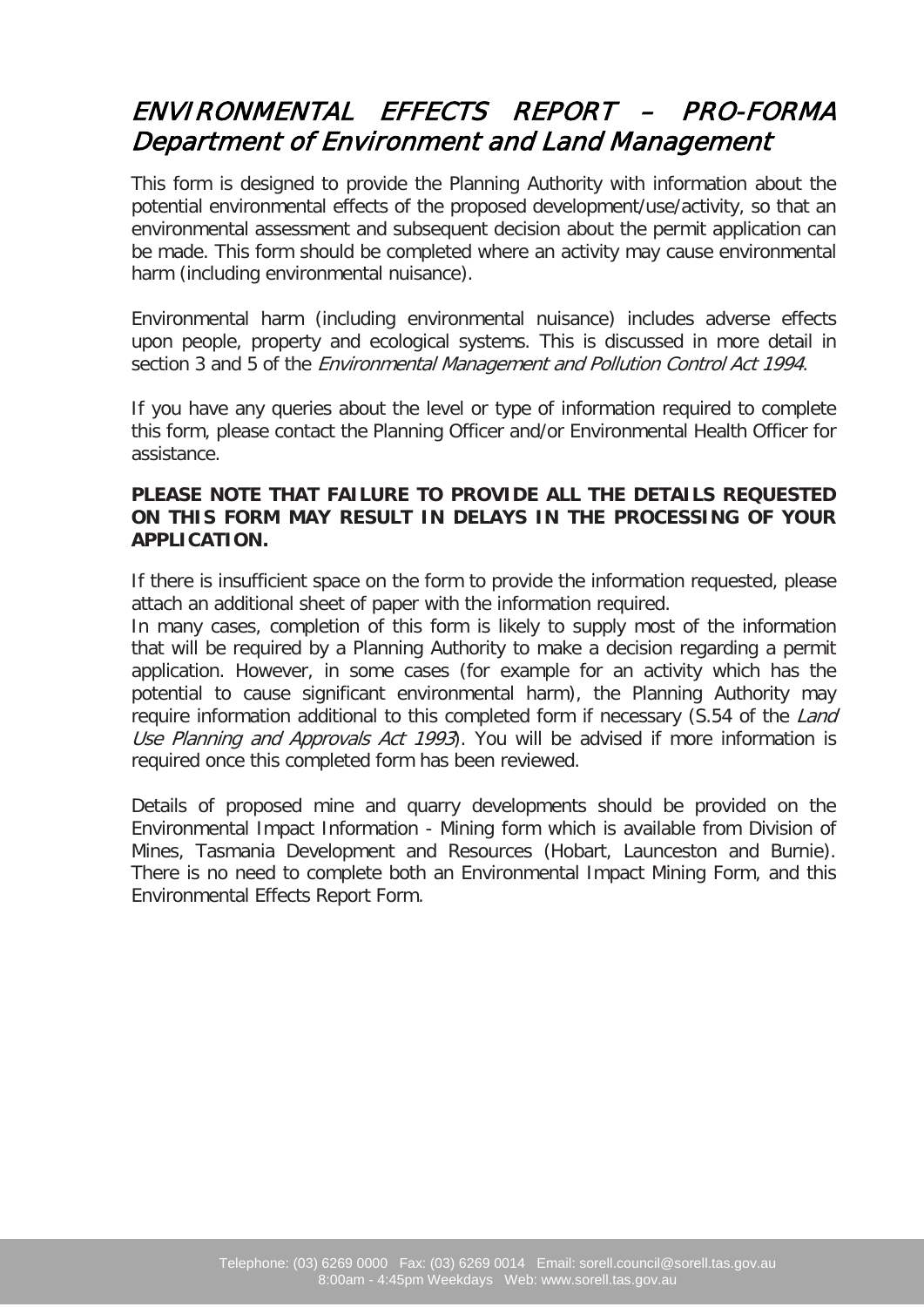#### **1. APPLICANT DETAILS**

 $NAMF$ 

# 

### 2. PERSON TO WHOM ENQUIRIES ABOUT THE INFORMATION ON THIS FORM SHOULD BE **DIRECTED**

#### 3. OWNER(S) OF LAND ON WHICH THE ACTIVITY WILL BE CARRIED OUT

**NAME** 

 $1 - 2 - 22$ 

| ADDRESS |  |  |  |
|---------|--|--|--|
|         |  |  |  |

| ALJERESS |  |  |
|----------|--|--|
|          |  |  |
|          |  |  |
|          |  |  |
|          |  |  |
|          |  |  |

#### 4. LANDOWNER AGREEMENT (COMPLETE A, OR B AND C)

A. I/We the applicant(s), own all the land on which the activity will be carried out.

B. I/We the applicant(s), declare that I/we have notified the owner of the land regarding the details of this application.

C. I/We, the owners of this land have seen this application and agree/disagree (\*) with the proposal.

\* delete as appropriate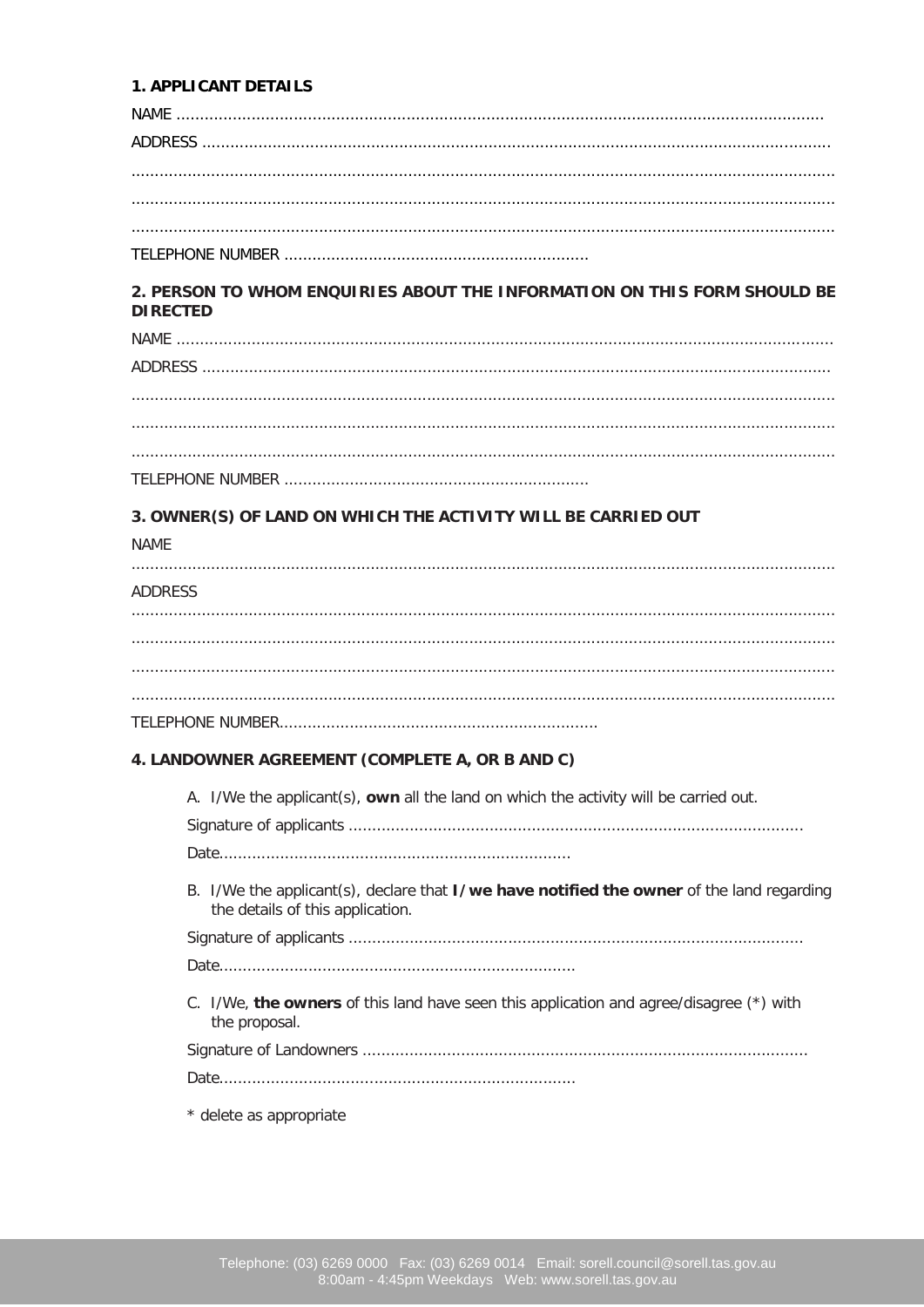#### **5. LIST OF OTHER COMMONWEALTH, STATE OR LOCAL GOVERNMENT APPROVALS REQUIRED BEFORE THE ACTIVITY CAN COMMENCE**

For each indicate if the approval has been obtained or applied for - if it has been obtained a photocopy of the approval should be attached. Advice can be obtained from the Planning Authority and the Business Licensing Information Centre at Tasmania Development and Resources.

#### **6. LOCALITY MAP**

A locality map MUST be attached. The map should be at a scale of 1:25000; use the Tasmap series where available. Alternatively, if available, orthophoto maps at a scale of 1:5000 may be used. If neither of the above are available, then the Tasmap 1:100000 series may be used.

The following details MUST be shown on the locality map:

- The site of the proposed development
- The boundaries of the property over which the applicant has legal right of use i.e. By ownership, leasing etc.
- Access/cartage routes to be used by operator or transport contractors
- Planning zones within 1 km of the site (see your local Planning Authority for this information)
- The location of any existing or planned residences, schools, hospitals, caravan parks or similar sensitive uses (see the Planning Authority for this information) within 0.5km of the site
- Water courses within the property, or within 500m of the boundary should be highlighted.

#### **7. SITE PLAN**

A large scale site plan at a scale of about 1:1000 MUST be attached. This may be of good quality sketch map provided that a scale is indicated and the locations of the following features as shown:

- Existing and proposed structures/buildings
- Proposed modifications to topography (cuts/fills, construction of banks etc.)
- Internal roading, hard standing and loading/unloading areas
- Storage of topsoil, overburden, products, materials, liquid or solid wastes etc.
- Equipment which may give rise to smoke, odour or other air pollution or noise
- Any system external to building(s) for containing, treating and disposing of liquid wastes, stormwater, contaminated fire-water (i.e. Water contaminated during fire fighting) etc.
- Existing vegetation which will be cleared for the development
- Points of liquid emissions external to the site (for example to Storm-water drains/water courses).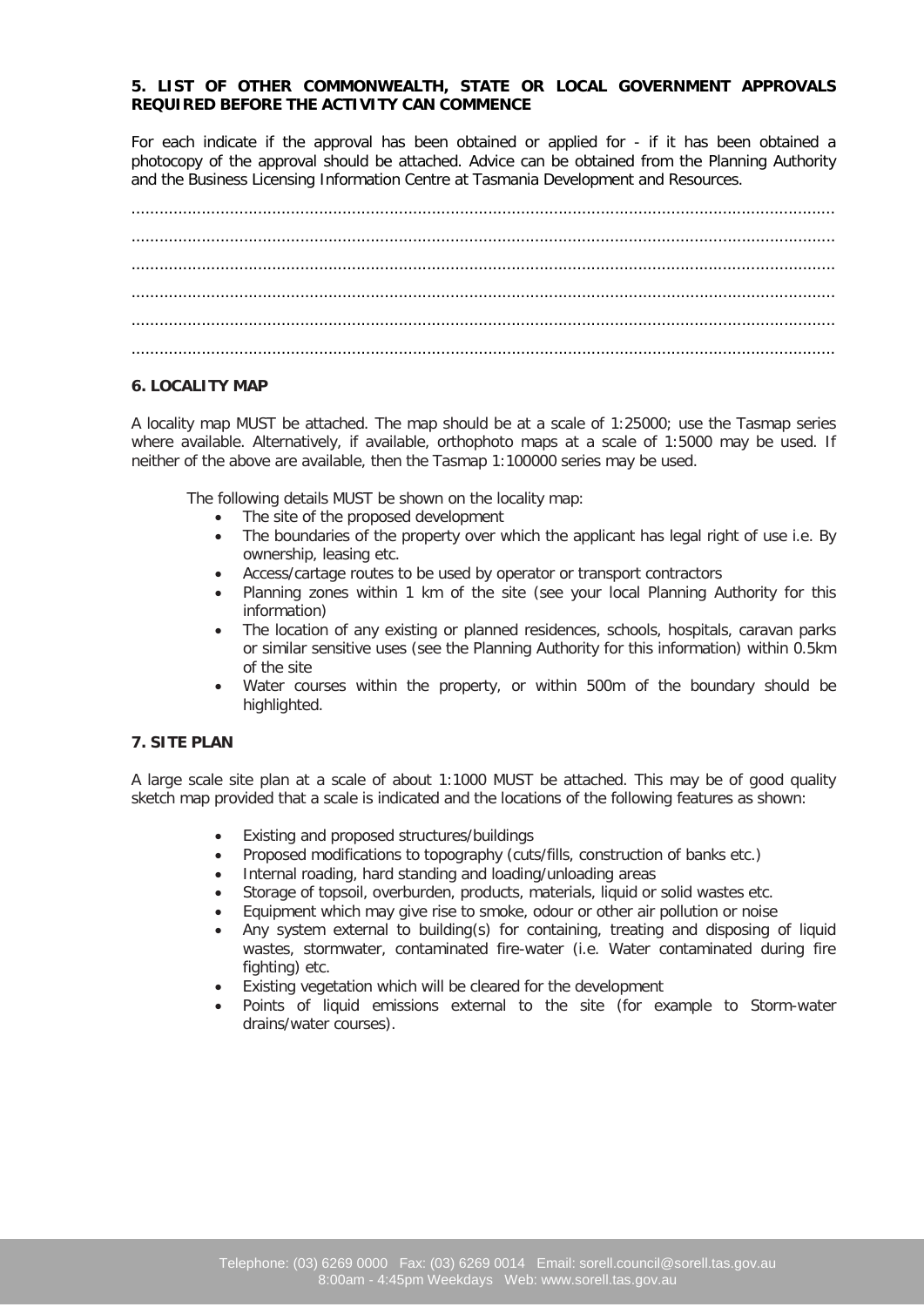#### 8. DESCRIPTION OF PROPOSED DEVELOPMENT

(a) Clearly describe the nature of, and expected daily and annual quantities of raw materials to be used, how and from where these will be sourced, and the nature of and expected daily and annual quantities of finished product.

| (b) State when it is intended that the development will begin and when it is expected that it will be<br>completed. If the development is to be conducted in stages please describe the stages and the timing<br>of each. The boundaries of each stage and the maximum extent of operations should be included on<br>the site plan. |
|-------------------------------------------------------------------------------------------------------------------------------------------------------------------------------------------------------------------------------------------------------------------------------------------------------------------------------------|
|                                                                                                                                                                                                                                                                                                                                     |
|                                                                                                                                                                                                                                                                                                                                     |
|                                                                                                                                                                                                                                                                                                                                     |
|                                                                                                                                                                                                                                                                                                                                     |
| (c) Briefly describe any site preparation that will be necessary. If clearing of existing vegetation is                                                                                                                                                                                                                             |
| required, describe the vegetation to be cleared. State whether there are any known ecological,<br>historical or archaeological features which will be affected.                                                                                                                                                                     |
|                                                                                                                                                                                                                                                                                                                                     |
|                                                                                                                                                                                                                                                                                                                                     |
|                                                                                                                                                                                                                                                                                                                                     |
| (d) Briefly describe the nature of the activity to be carried out, (major processes etc.) And the main<br>items of equipment to be used, referring to their location on the site plan.                                                                                                                                              |
|                                                                                                                                                                                                                                                                                                                                     |
|                                                                                                                                                                                                                                                                                                                                     |
|                                                                                                                                                                                                                                                                                                                                     |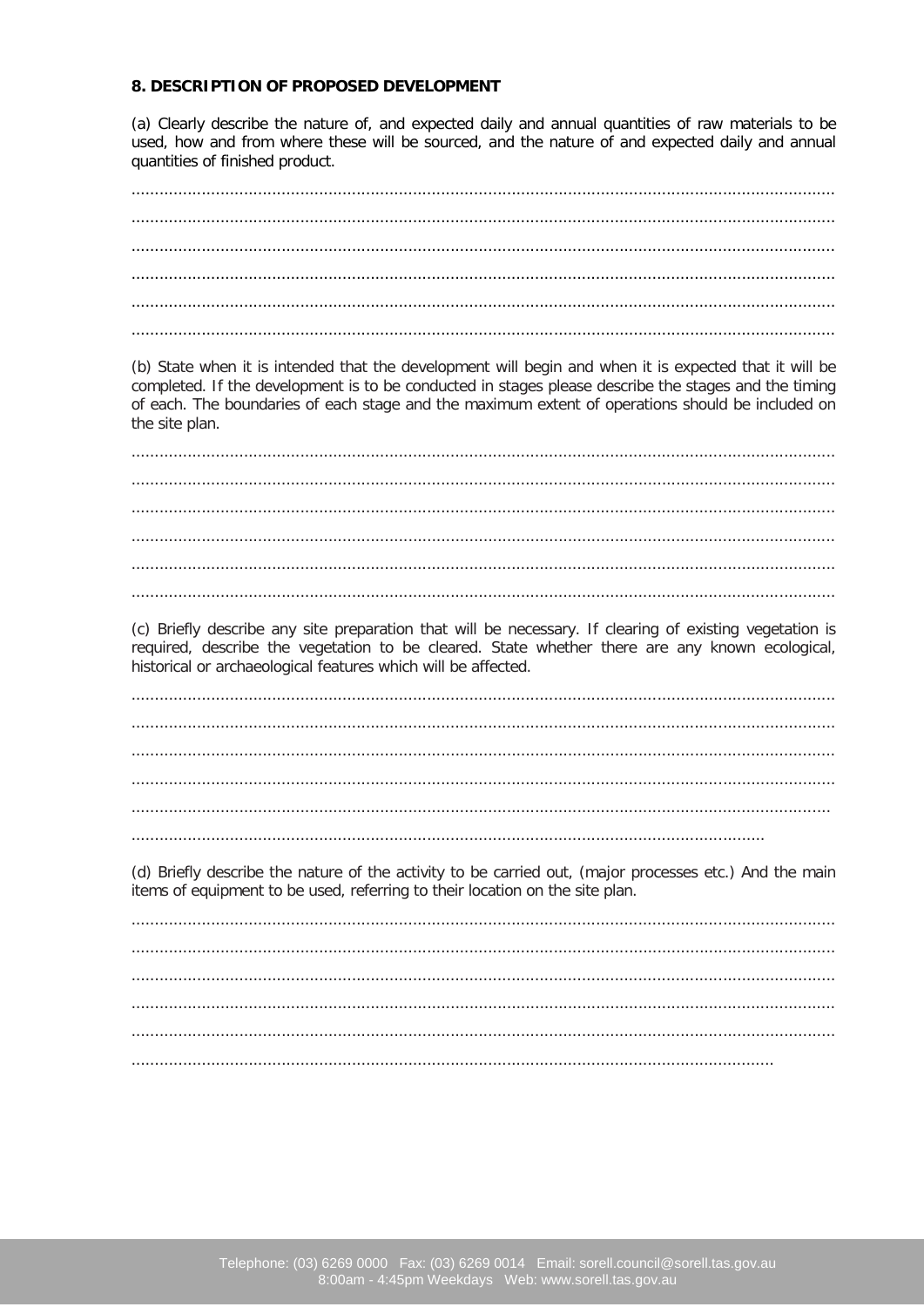(e) State the days of the week on which the activity will be carried out, and the hours of activity on each day. If the activity will only take place at certain times of the year, please indicate when these will be.

(f) Estimate the peak and average number of truck and other heavy machinery movements to and from the site each day (if applicable). Identify the routes to be taken from the nearest arterial road.

(g) List the types and quantities of any and all hazardous (flammable, explosive, toxic, radioactive, carcinogenic or mutagenic) materials to be held on site and transported to and from the site. This should include materials to be used as part of the operation, or wastes or products produced.

(h) Identify any process likely to be carried out which may give rise to an explosion or the release of hazardous materials.

(i) Describe the nature and quantity of any solid wastes to be produced and indicate how and where these will be disposed of. Indicate the method of transport of the wastes (i.e. In sealed containers, open trucks etc.) And if they will be transported by the applicant, or a contractor.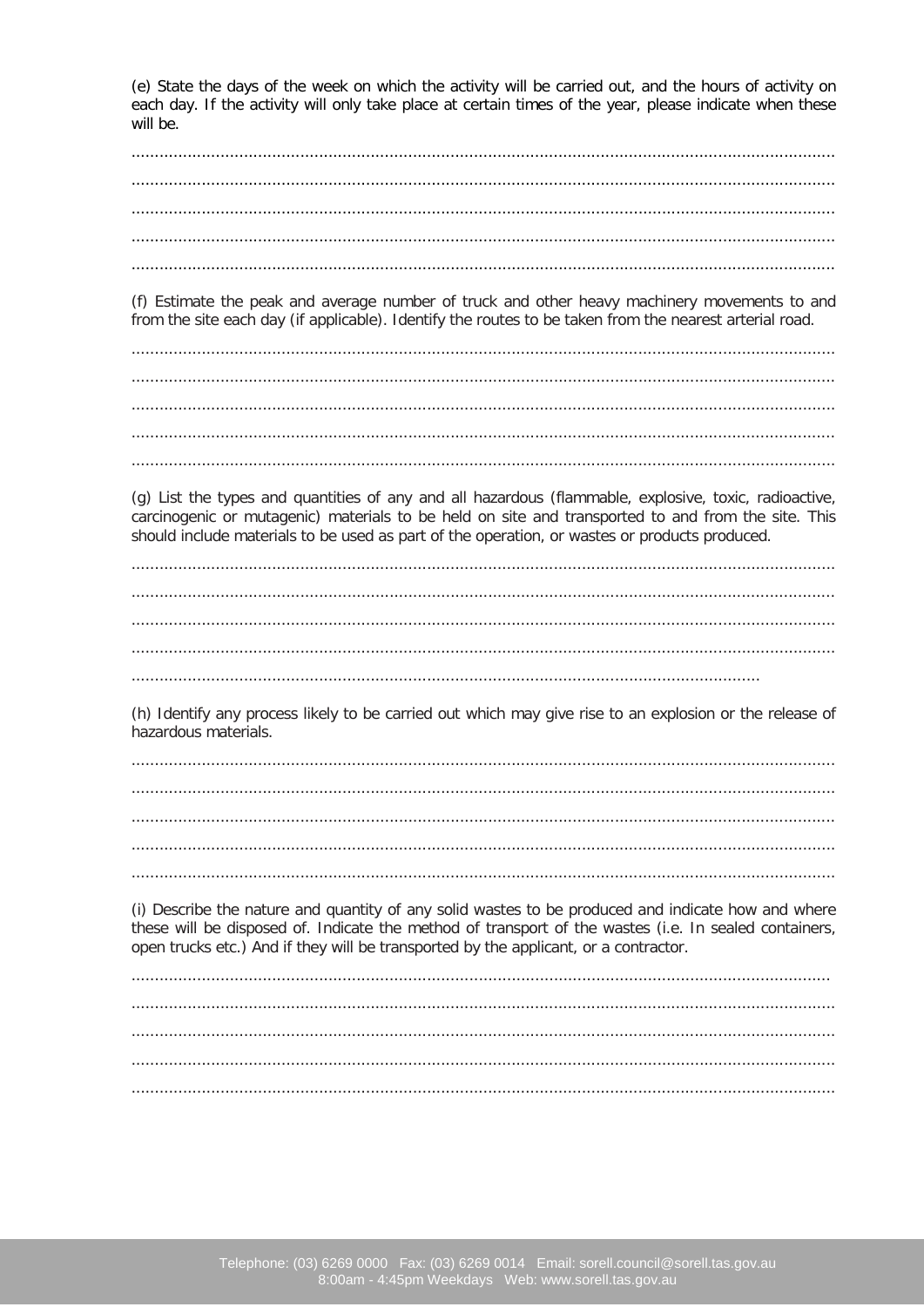(j) Identify any liquid wastes that will be produced, the approximate daily volume, and the pollutants that it may contain. Describe how the liquid wastes will be disposed of (to sewer, a watercourse, land irrigation etc.) And if and how it will be treated before disposal.

(k) Identify any sources of air pollution - including dust, odours, gases from the combustion of fuels and describe any measures proposed to reduce or control these emissions.

(I) Identify any noisy (or vibration producing) equipment or processes and describe any measures that are proposed to reduce the level of noise (or vibration).

(m) Indicate whether the development will be visible from any important vantage points (main roads, scenic viewpoints, houses, walking tracks etc.) And describe any measures that will be taken to reduce its visual impact.

(n) Describe the intended course of action upon completion of the activity (if applicable) and any plans for rehabilitation of the site.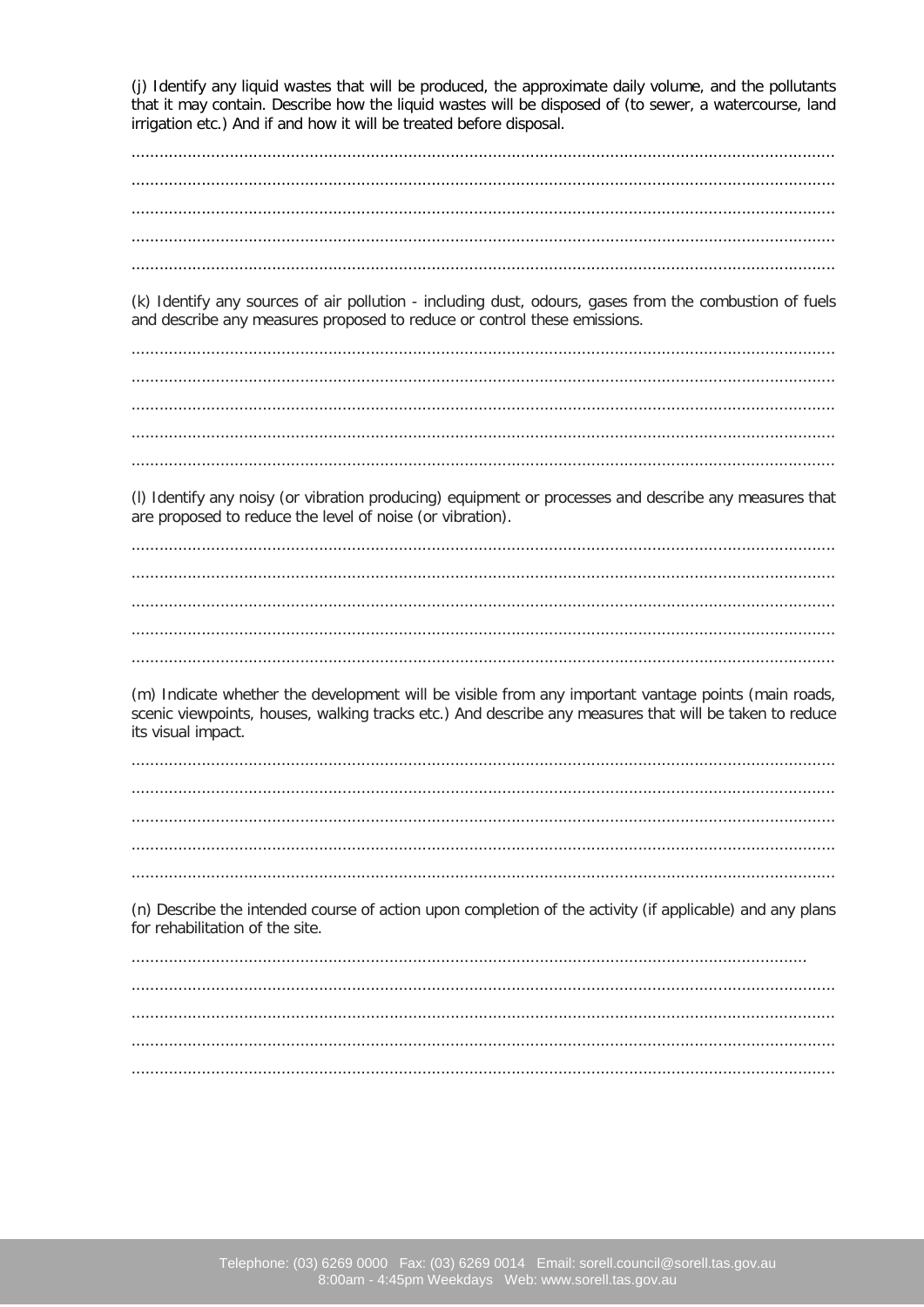(o) List any materials stored or used on site which may contaminate the soil or groundwater and describe what measures would be undertaken to prevent contamination of the site.

(p) Outline a brief history of the site, describing previous uses. 

(q) Describe any routine or potential accidental emissions which may cause injury or affect the health of people, and outline any measures that will be taken to reduce this risk.

(r) Describe any areas and uses in the vicinity of the site which may be vulnerable to routine or accidental emissions and their foreseeable consequences.

(s) Describe any contingency plans you have prepared for accidental emissions, breakdowns and malfunctions.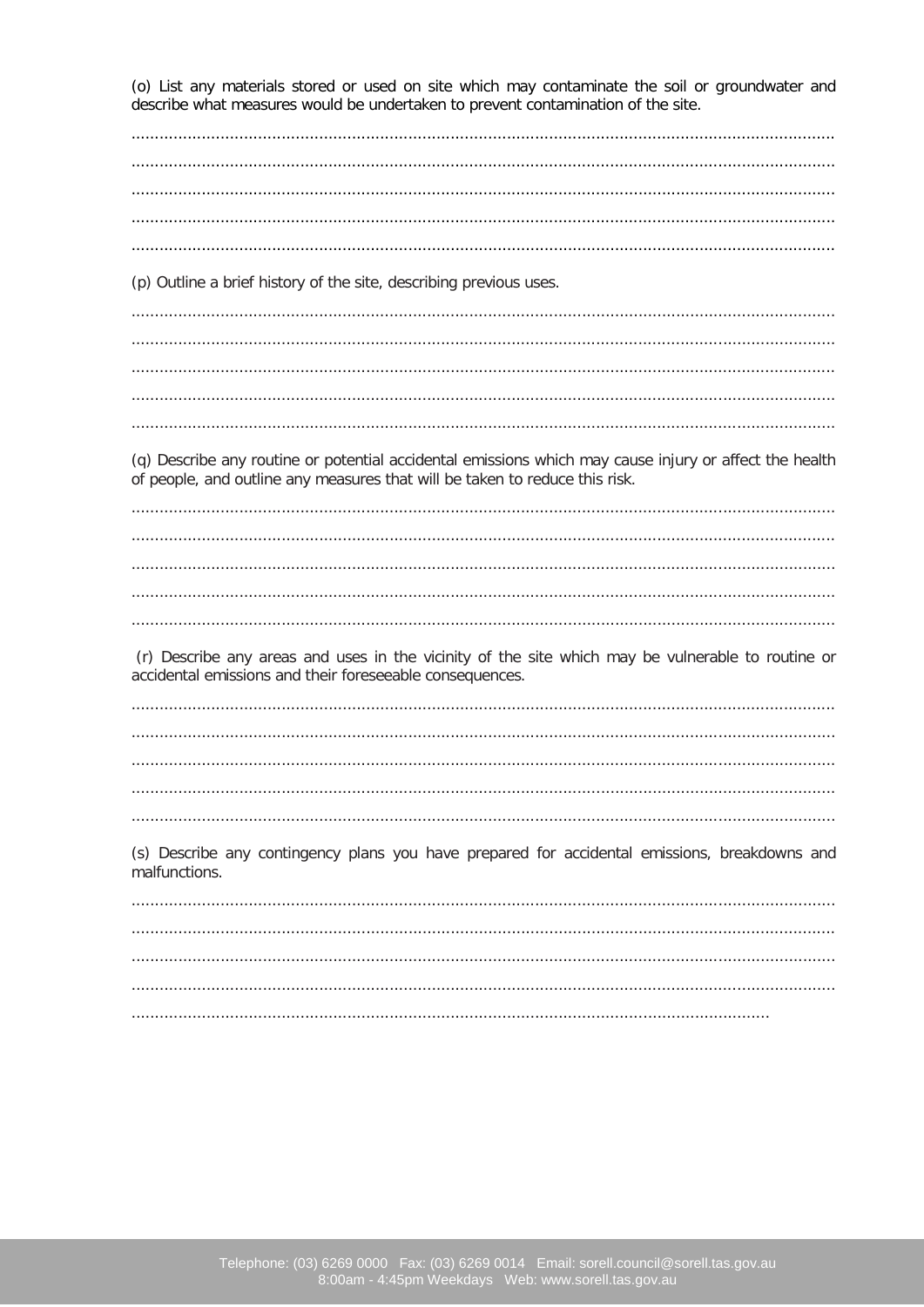(t) Describe any methods used on the site for minimising waste production (reduce, re-use, recycle). 

(u) Describe any measures to trap and treat contaminated storm-water and fire-water prior to emission to external storm-drains and water-courses.

(v) Describe any external natural or human-made hazards existing in the vicinity for example high bushfire risk, flood plain.

(w) Describe any programs you propose for monitoring the effects of your proposal, or to check that your activity complies with regulations/performance objectives.

(y) Include any other information which you consider should be taken into account when assessing your application.